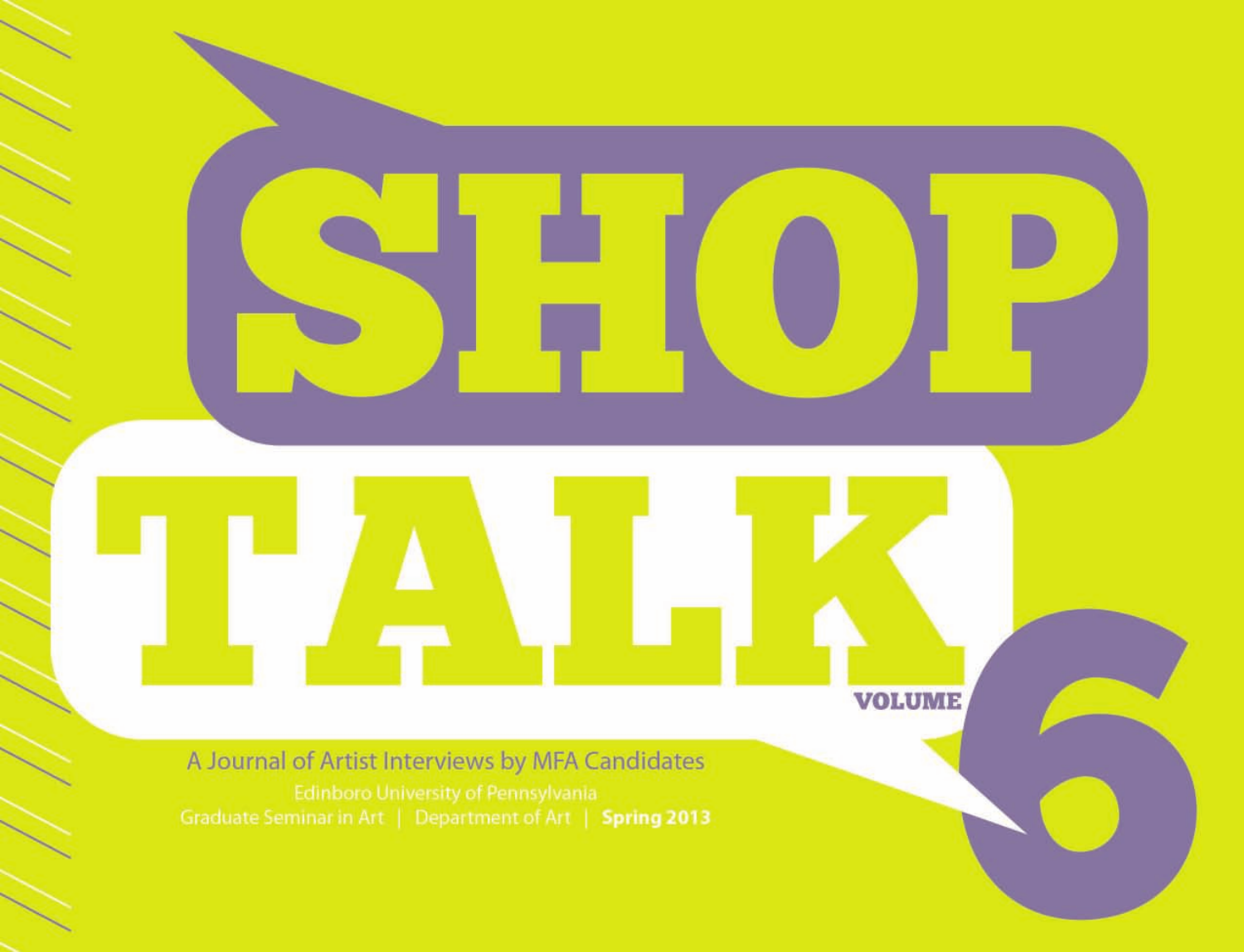

## Exploring Chaos and Fragility: an Interview with Linda Sormin

by Tracy Teagarden

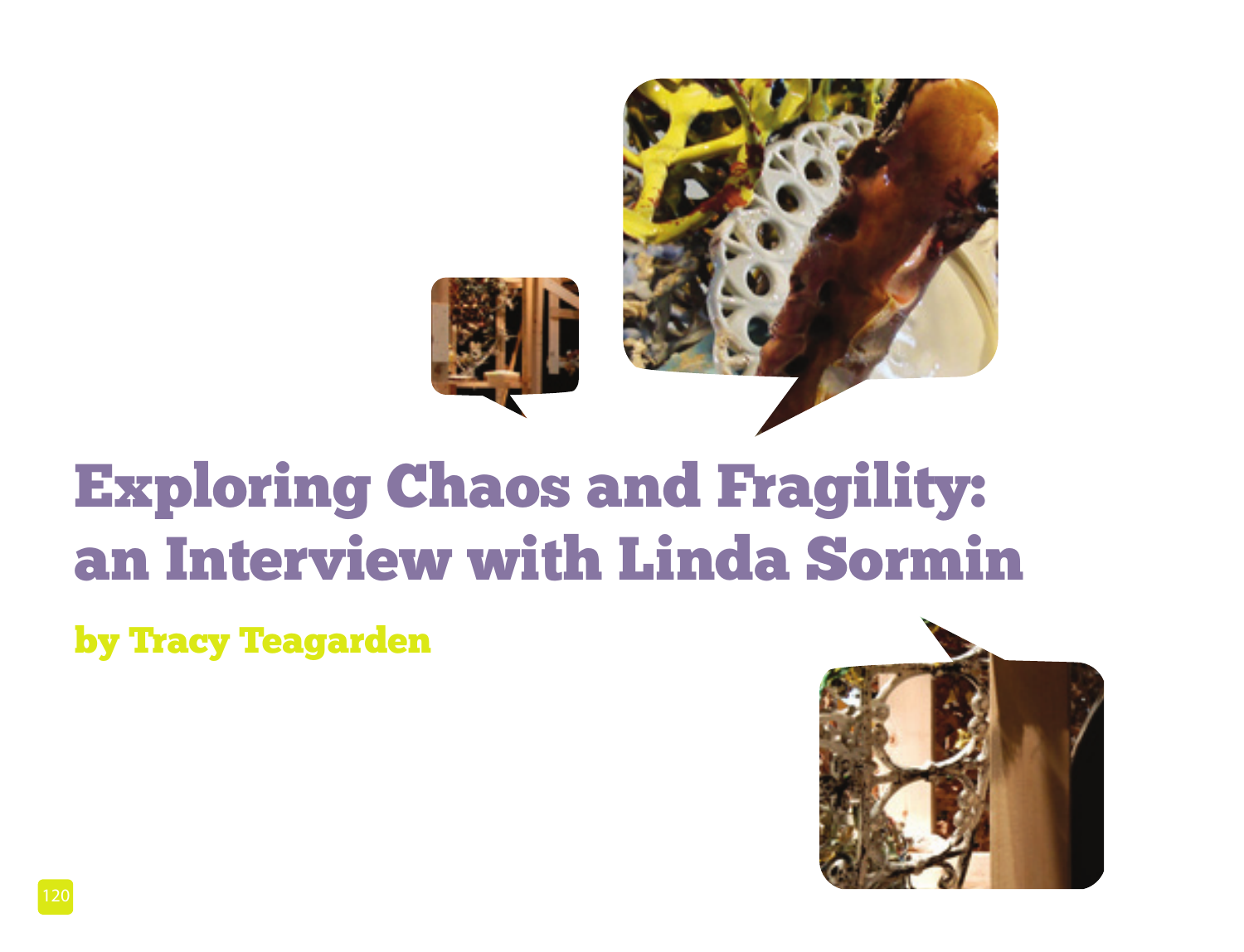Linda Sormin is a Toronto-based artist who teaches ceramics at Sheridan School of Craft and Design. She studied ceramics at Andrews University, Sheridan School of Craft & Design, and Alfred University, where she earned an MFA in 2003.

Linda Sormin's clay-based sculptures and installations, which often incorporate found or donated objects, explore societal issues of consumption, waste, and survival. Her works are visually chaotic, physically intricate, delicate and colorful. Comprised of thinly pinched coils and found objects, her works interpret collected stories of personal histories, and explore contemporary conflicts. Ms. Sormin has exhibited nationally and internationally. Recent solo exhibitions include the Jane Hartsook Gallery in New York City, a commissioned work for the West Norway Museum of Decorative Art in Bergen Norway, the Denver Art Museum, and gl Holtegaard in Denmark.

I spoke with Ms. Sormin about her work in a coffee shop in Oakville, a suburb of Toronto.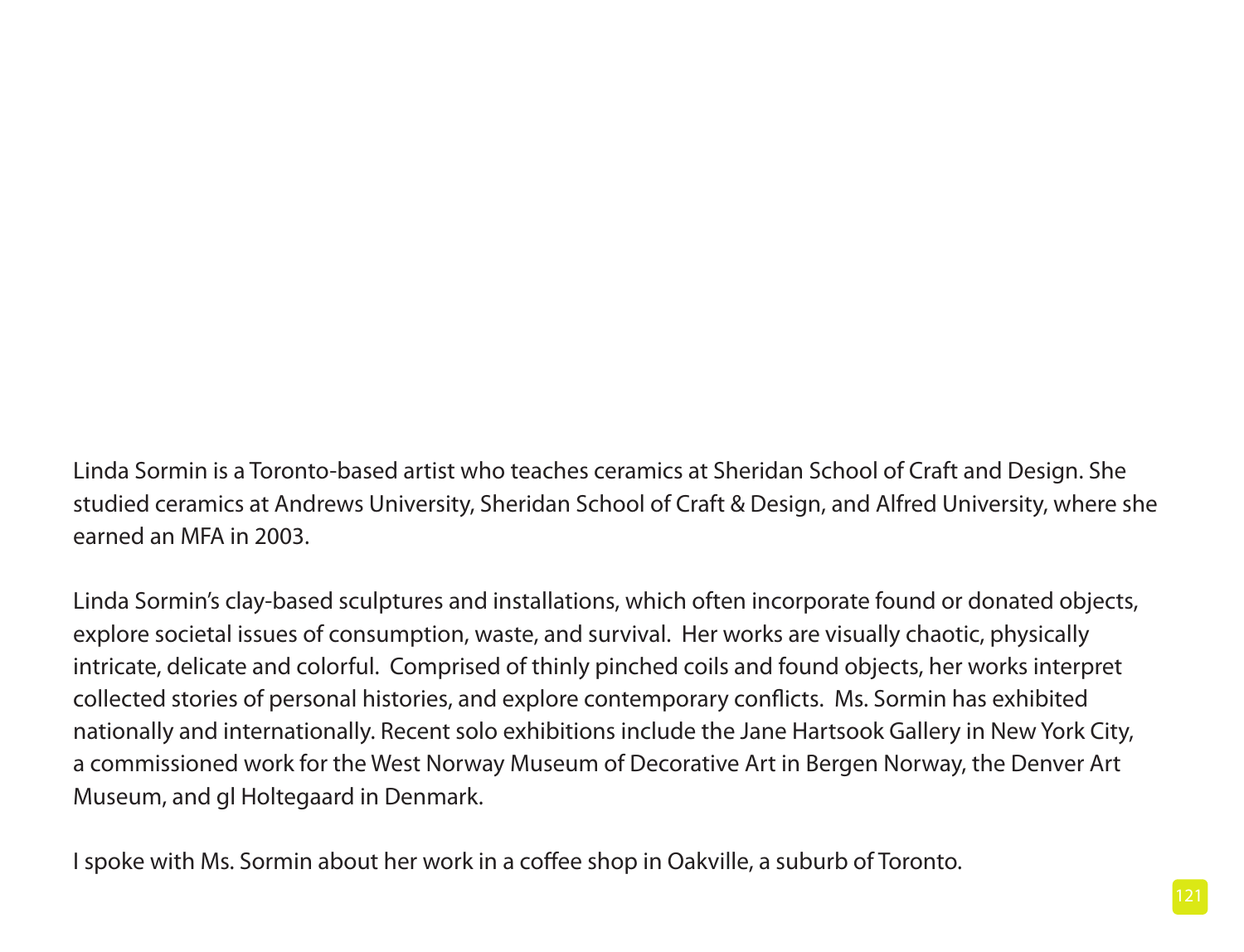**Tracy Teagarden:** What are your thoughts or feelings about the fragility of your pieces?

**Linda Sormin:** I've been curious for a long time about the fragility of human existence: how vulnerable in the world we are as people, physically. In other ways, as well: I worked in humanitarian aid and development in Asia for three and a half years. During that experience I learned more about issues and strategies of human survival. At the core of this kind of learning is continuous consideration of the tentative nature of our living in the world.

**TT:** When do you consider your work to be complete? Is it ever complete? Is it always an ongoing process?

**LS:** It's very ongoing: going to the work in the studio and then moving away from it, and going back and having conversations with people. The work changes as it comes along with me in what I'm doing. Last year, I was in Norway for a period of nine weeks. At the end of the nine weeks you have to be "done", but the work hopefully isn't done; hopefully it's open-ended enough to continue to interact with the people who come into the space and continue to ask questions about the geographical region, or of participants in the work.

I revisit the work continuously too, even after it's been removed from the site: the images and the writing about it continue to be a living thing. Recently, I wrote a piece for a research group in the UK called *Ceramics in the Expanded Field* [www.ceramics-in-the-expanded-field. com]. Even though the work is down I'm still grappling with how it came into being, what it might mean.

**TT:** How do these installations relate to the space they are being installed in?

**LS:** Well, the piece in Norway responded to a group of Buddhas in the space. They were Sui, Tang and Song dynasty marble Buddhas, along with a lot of ceramic collections, and ceramic artifacts in this space in the museum. I responded to these found ready-mades by building structures that wrapped around them and drew on their iconic presence for chemistry. For example, the closeness to precious works like the Tang dynasty camel or horse: there is a charge created by building close to objects like these. If it's a big public space, I'm interested in how I can bring a different kind of movement through

the space. How can I invite people closer, or open up a kind of tenderness in relationship to the space that isn't there without the work? Other times, if the space is heavy with meaning from past lives or past interactions then I'm reflecting on those in the forms and the objects that I bring into the space. So, in the Denver Art Museum, I was really interested in the mining industry there, and what kinds of objects the miners were using. One of the technicians helping with the installation loaned me his father's miner's hardhat. Including things that are meaningful and personal from people's personal stories is important. Gathering objects to reflect and respond to the people who have held them and/or who have owned them…

**TT:** When you install your work how much is planned out? Do you install intuitively, or do you already have an idea of how the work will fit together in the space?

**LS:** It's been different for different installations. It is a combination of purposes. When I went into the West Norway Museum of Decorative Arts I was invited to make a large installation in the middle of the main hall, which was very grand and traditional European (style), very public and central. When I went in to that space, I didn't feel a connection to it. I walked into another part of the museum, where I saw this lineup of the Tang and Song dynasty Buddhas. They seemed culturally stranded, and the objects seemed out of place. These figures were arranged in a way that invited a certain kind of adoration - I'm curious about and drawn to that kind of "paying attention" to things. I requested that the museum allow me to work with those objects. I asked questions like: Do I want the work to be in the spotlight – at the center of things – or do I want the work to be contingent upon things that already exist in the space, responding to narratives and problematic structures that open themselves up as possible ways of telling stories?

**TT:** Is a piece ever broken? Or do pieces just get recycled back into new work?

**LS:** Sometimes they're broken and then they get recycled back into the work. The process of building and un-building is cyclical and something that naturally happens. It doesn't always feel good. When I was a grad student at Alfred I was making very fragile pieces, and trying to make them in an unsentimental way as much as possible. If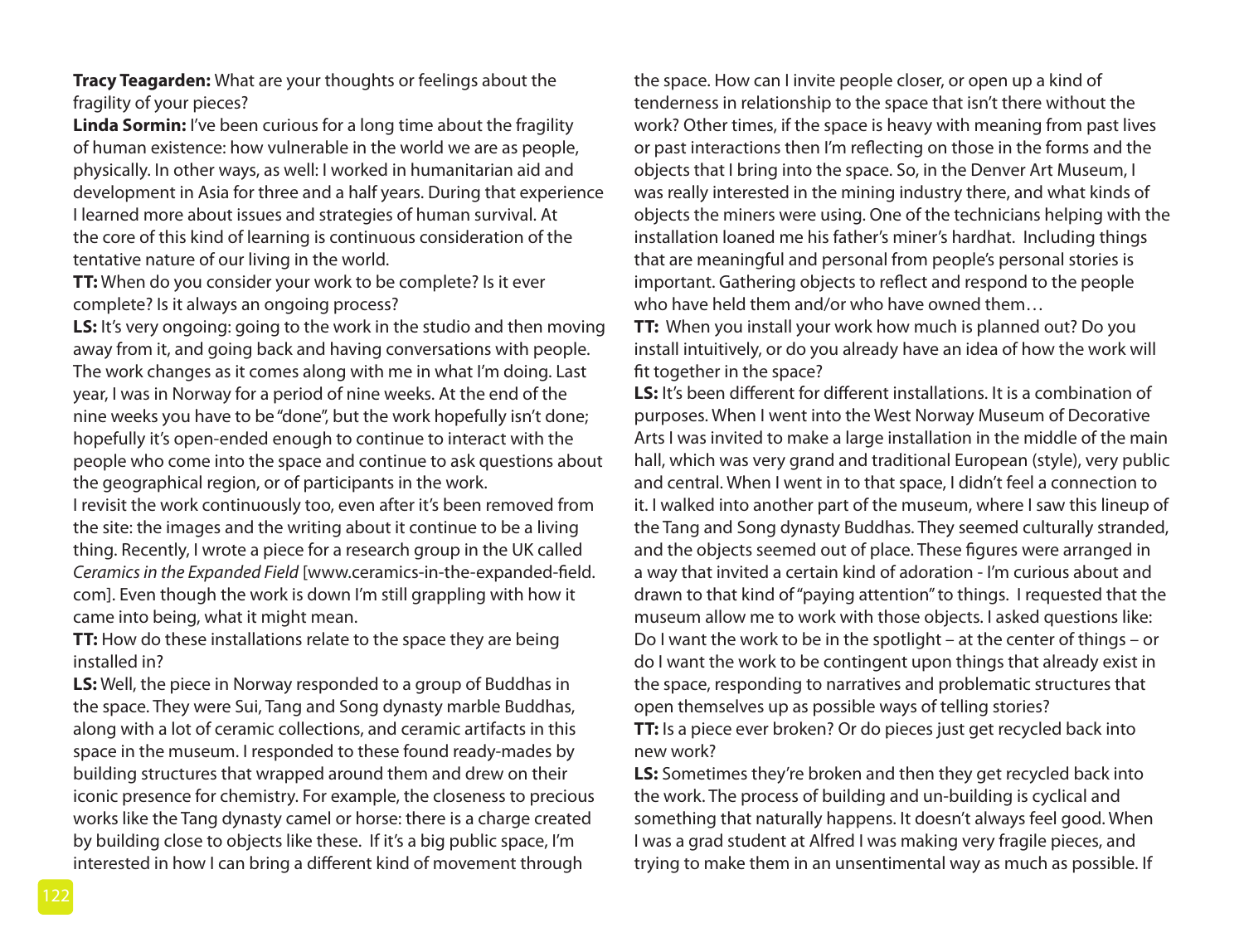

**Ephraim Wood**, 2010 Photo courtesy of Lucy Lacoste Gallery, Concord, MA. 17"H x 37"W x 26" D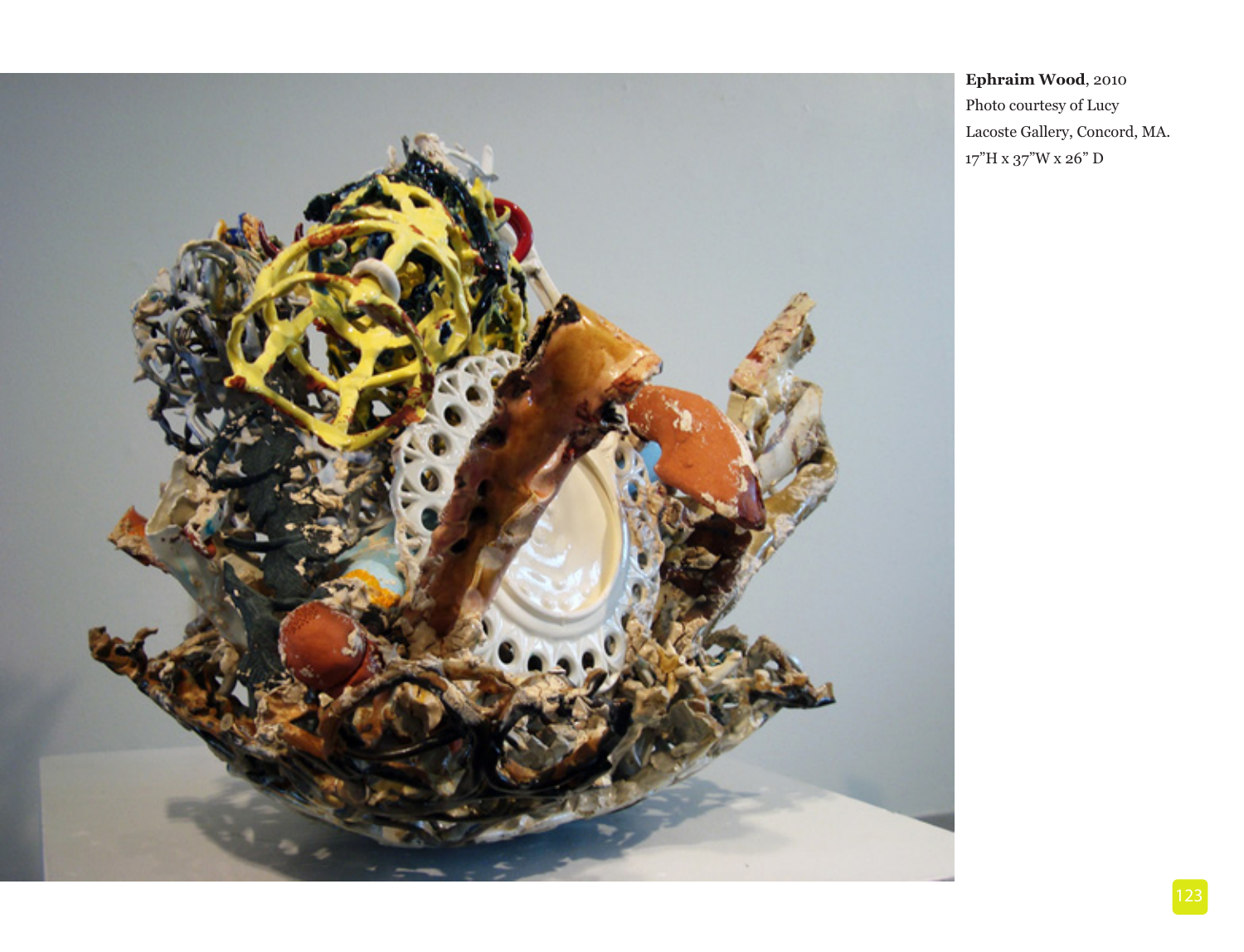![](_page_5_Picture_0.jpeg)

**Roaming Tales in Surrey,** 2007, Surrey Art Gallery.

something was soaring or was buoyant or fragile I wanted it to be fully that, and not worry about the preciousness of the final object. But after several months of trying to not involve my "feelings" in the work - when a piece would fall on the ground and I wouldn't feel anything at all - then I realized that something important had been lost from that process. I'm invested in making objects that are articulate and extraordinary and exquisite, materially, visually, and formally; and in terms of conceptual approach. But if I'm so far removed from it that, if it falls and breaks and doesn't have any impact on me, then I feel that I'm not pushing toward the edge of what I'm trying to do. I strive to work in ways that are risky for me, and for objects. If an object has value to me then, in that sense, broken pieces have intensified significance. Something I care about has fractured; something's been lost. Collecting these shards and knitting them back into new works is a significant gesture for me.

**TT:** When you're making your pieces and you're pinching coils together, how fast are you working? Because you say that your heart isn't in that piece when it breaks, is it because of the speed that you work, or the idea that these pieces are fragile and they could break, that you are removing yourself from that?

**LS:** When that piece broke at Alfred, and I didn't feel much, I shoved the shards aside. I was working pretty fast, yes, but also not with the awareness I'm investing in each piece since then. That was a real turning point for me: when I realized I wanted to feel that heightened sensitivity around making things. But I do work fast. I pinch pretty quickly. I feel alert at this speed of what's happening. With each pinch, I am measuring time with material and gesture. A form can gather information and unfold information. Objects in the making contract and expand with my intentions, and that slowness and quickness is meaningful. When I lose a piece now, I really do feel it. That doesn't mean I won't take the parts and try to transform them into something else, but I am ambitious for each component. I'm pinching a whole linear element that unfolds over several hours, several days, but I make more than one at the same time. The amount of output that I'm trying to explore and the speed I'm trying to embody in the work has a lot to do with the modes of high production. In 2000, I went to China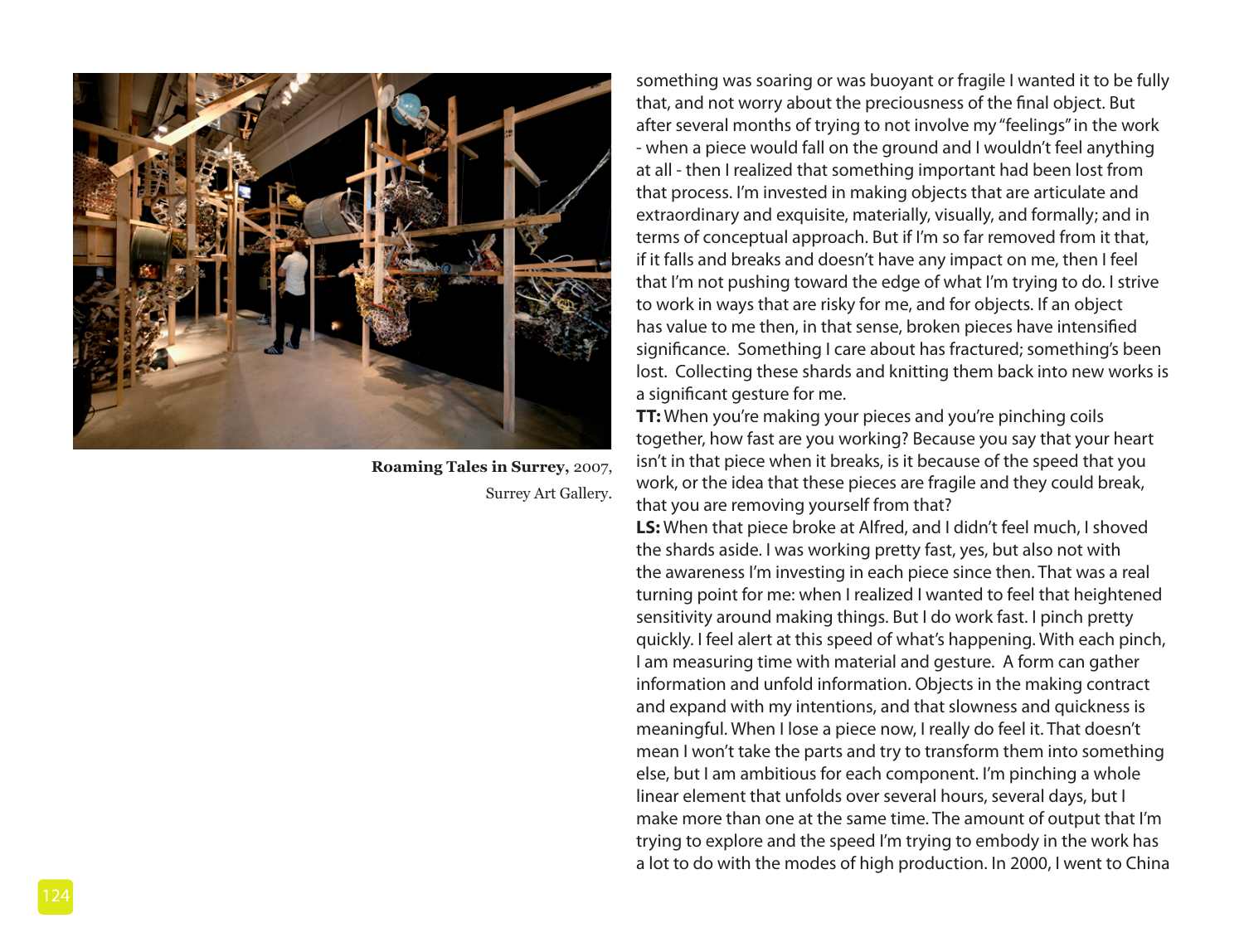and visited the studios and workshops in Jingdezhen, where people are making ceramics at such a great volume, without preciousness. I was really impressed by that. I would watch the potters work all day long and how much came out of that: quick and unfussy, and the lack of self-consciousness was very important to me. So, I'm hoping to work in ways that aren't precious or overly self-conscious, but still be highly aware and sensitive to what's happening.

**TT:** How did you learn to install your work? Was it a trial and error process? Do you always use assistants to help you install? **LS:** I learned it like I learn most things: by groping through the process, stumbling through what to do next, and how to do it. I tend to work with what's at hand: found material, found space, found companions, helpers, assistants, collaborators- whichever category people fall in. The people I encounter during those times are central to how the work can unfold. Often I'll come in with my own vision for how things should expand and grow physically in the space but, often, personal stories from other people - and the way they might touch material when you allow other hands into the work - that kind of collaboration becomes really beautifully layered.

**TT:** When I look at your work it's hard to see obvious influences. Where do you get your inspiration? Who influences you?

**LS:** Some of my favorite sculptors have been Ólafur Elíasson, Gabriel Orozco, Janet Cardiff and Jessica Stockholder: artists working in intelligent, insightful, and critical ways, but also very materially exciting ways. The colleagues that I had when I was in school have continued to inspire and influence me. I've been encouraged by their investment and commitment to shaping their ideas through ceramics. My students and colleagues influence me as well.

**TT:** When you receive donated broken ceramic forms, are they incorporated into the piece immediately? If so, how? Do you fire the objects right into your pieces? Or do you put them away for the next project?

**LS:** I do both. Sometimes, if I'm installing right then, it goes directly in. Someone might hand it to me and I stick it right in and incorporate it. I place the raw material (i.e. clay) and build around it, and other times they travel with me in boxes. They stay on a shelf and wait for the right moment to enter the conversation.

**TT:** When you do receive something, is it always a ceramic material? And, if you don't have a chance to fire it into the piece, how are you incorporating it into your sculpture or installation?

**LS:** They're not all ceramic. Like I mentioned before, museum objects are often lent to me, and the museum technician in Denver lent me his father's hardhat from the mines. It brought so much meaning to the piece. So, in that case, I'm suspending pieces into the installation and then using raw clay, not over the wires and materials but through the object, using raw clay pinched as interstitial tissue to connect parts of the story to each other, formally. Things are often suspended or sometimes half-buried in rubble. Sometimes they are underneath structures and sometimes they are transformed. Often, when people loan me something or give me something I have their permission to break it, to transform it. I can shove it into Egyptian paste. Or I fire things together with glaze, if I can connect things that way. I prefer clay body and glaze interface as part of a very traditional language of how we bring form together in ceramics. If it's something that's of a different material: metal, part of a car door, or a fender, then it's fired with the piece or shoved together in some way.

**TT:** Do you ever reject objects that have been donated to you? LS: I'm sure I have. I can't think of anything off the top of my head. If something is too big to take away or lift and there is no one to help, then I can't take it, but I don't think that's ever been offered to me. If it's not what I need at the time, I try to transform it by fracturing it or combining it with something else.

**TT:** Your works are very colorful. What is the role of color in your pieces?

**LS:** I think, like any visual artist, I'm looking for some colors to push and pull in the work and to emphasize something coming out at you. More than color, the glaze quality is what I'm very interested in. Whether a piece is low-fired, nail polish, girly-girl, trashy, or sparkly: that kind of low-brow fun could be right beside something like a classic cone 10 copper red, or a shino<sup>1</sup>, or something "revered" like a

<sup>1</sup> Shino: A glaze used in ceramics ranging in color from white to orange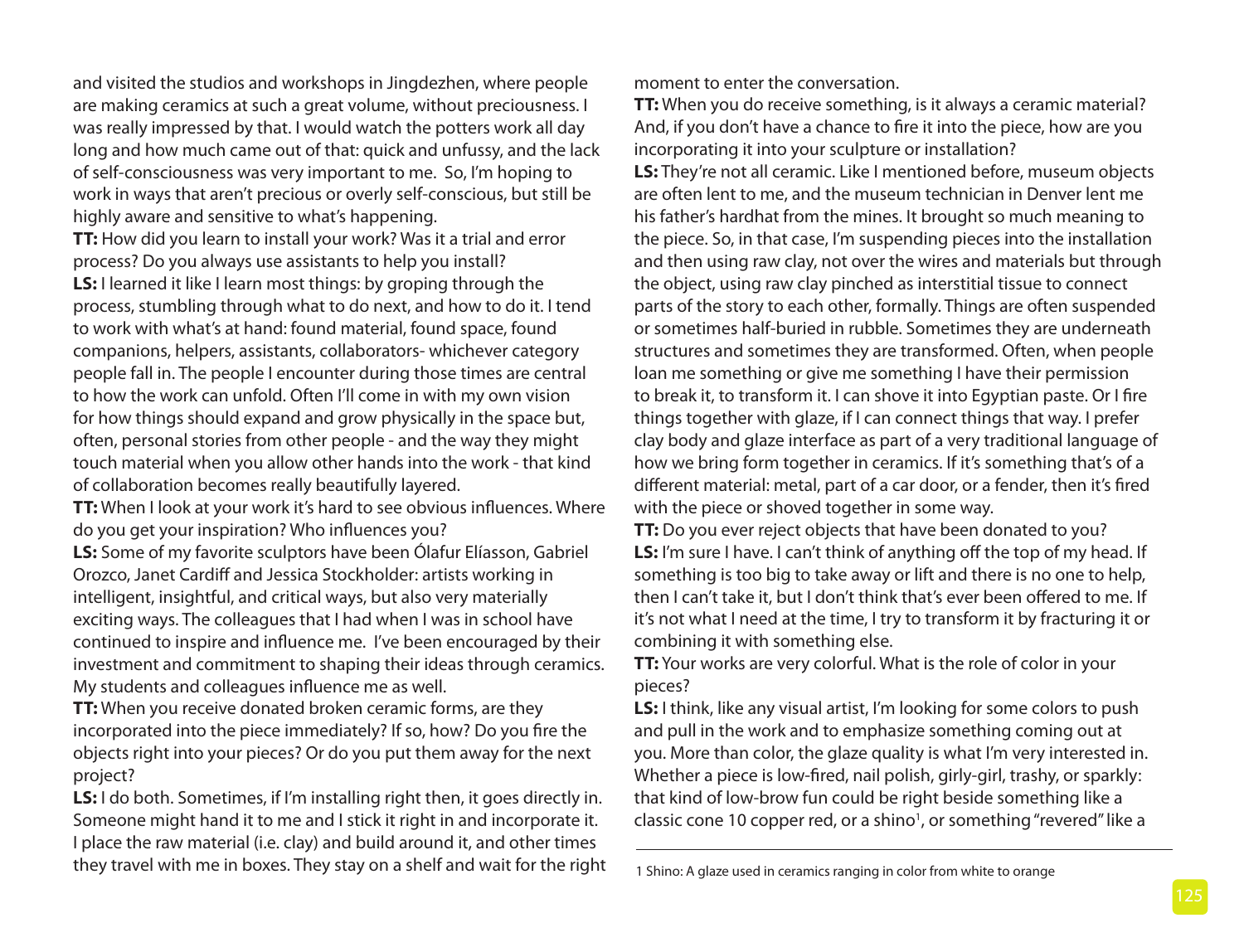wood-fired component. The skin of my ceramics is a way to explore taste and how taste reflects our values in culture.

**TT:** Do you do multiple firing using all these different components of glaze on the objects?

**LS:** Yes! For sure. Some of my pieces can go through nine or more firings. So, I often down fire<sup>2</sup>, or I'll start with a high fire and then I'll fire down. Bare earthenware might resonate with the history and narrative of the *Terracotta Warriors.* Clay bodies can be invitations to experience history for a moment, in addition to expressing something contemporary or what we, at this point, feel is contemporary: it's exciting for me.

**TT:** Your sculptures require an armature. When pinching your coils into place, what kind of armature are you using? Does the armature become a part of the piece?

**LS:** Yes! It's often a part of the body of the piece. Often, extruded coils create a skeleton for the work. It could be a part of the architecture that is now part of the piece. So, at the Denver Art Museum there was a very large wall that went beyond thirty feet. I only built up to twenty or so feet and the piece leaned away twenty degrees, so that becomes not just armature, but part of the physical stance of the work.

**TT:** What led you to use coils and chaotic forms in your work? **LS:** Well, I started here at Sheridan as a thrower. I really love the throwing process and in 2000, I was a summer apprentice with Timothy Smith, a potter here in Ontario. I was very deeply invested in the vessel and walls and containment and the breath of a vessel. When I started to play with my understanding of pots I tried to turn things a bit inside out. I was curious about what could be an alternative to a wall; would it be an open latticework? What is the difference between closed volumes of breath and open spaces? I still see some of these grid forms as ways to hold and contain things.

Ceramics has a tendency towards addressing chaos in ways that other ways of making don't. We all learn there is an element of not being able to control the wheel or, when something is drying, there is always this effort to try to keep things under control. And yet we invite processes which make that completely impossible, whether that spinning wheel or the speed of how you extrude something, or the helper. There is so much you can't control. The way that the fire affects the piece… the whole practice is a way for me to reflect on letting go of control and also, maybe not embracing chaos, but just struggling with what we do with chaos in contemporary life and contemporary reality.

**TT:** I read the article *Metaphysical Materiality* written by your former professor, Linda Sikora. It's amazing that she was so invested in what you were doing that she actually wrote about your work.

**LS:** That was in 2009, six years after I graduated. I was really moved that she was able to connect with the work that was being made in the UK, and grateful that she took the time to think about it. When I make work there is always hope that someone will want to understand or think about it. That kind of conversation is what propels me. When a colleague takes the time to reflect and to analyze and engage with the things I am engaged with; it means a lot to have that kind of conversation.

**TT:** Your work is very complex. How are you able to maintain visual clarity? How do you ensure there is order in the work when it seems so complicated?

LS: I don't think I ensure there is order. Do you see that there is order? (laughs) I'm not trying to control the work visually to establish some kind of clarity. The nature of contemporary living makes it obvious to me…I want to reflect the realities of contemporary life. Things aren't always in focus; they're not always in proportion. So, when things are out of proportion or overextended it reflects in the kind of living that we're experiencing.

**TT:** Is chaos an aesthetic in your work? What is it about that busy, chaotic aesthetic that you find appealing?

**LS:** Hmmm…I'm not finding chaos appealing. (laughs) I find that it's something we confront and I'm hoping viewers will confront through material and through the way that ceramic structures and the found elements fling themselves through the space. That kind of physical

<sup>2</sup> Fire Down: This process involves multiple firings. It usually starts with the first firing of the highest temperature, and each firing thereafter consists of lower and lower temperatures.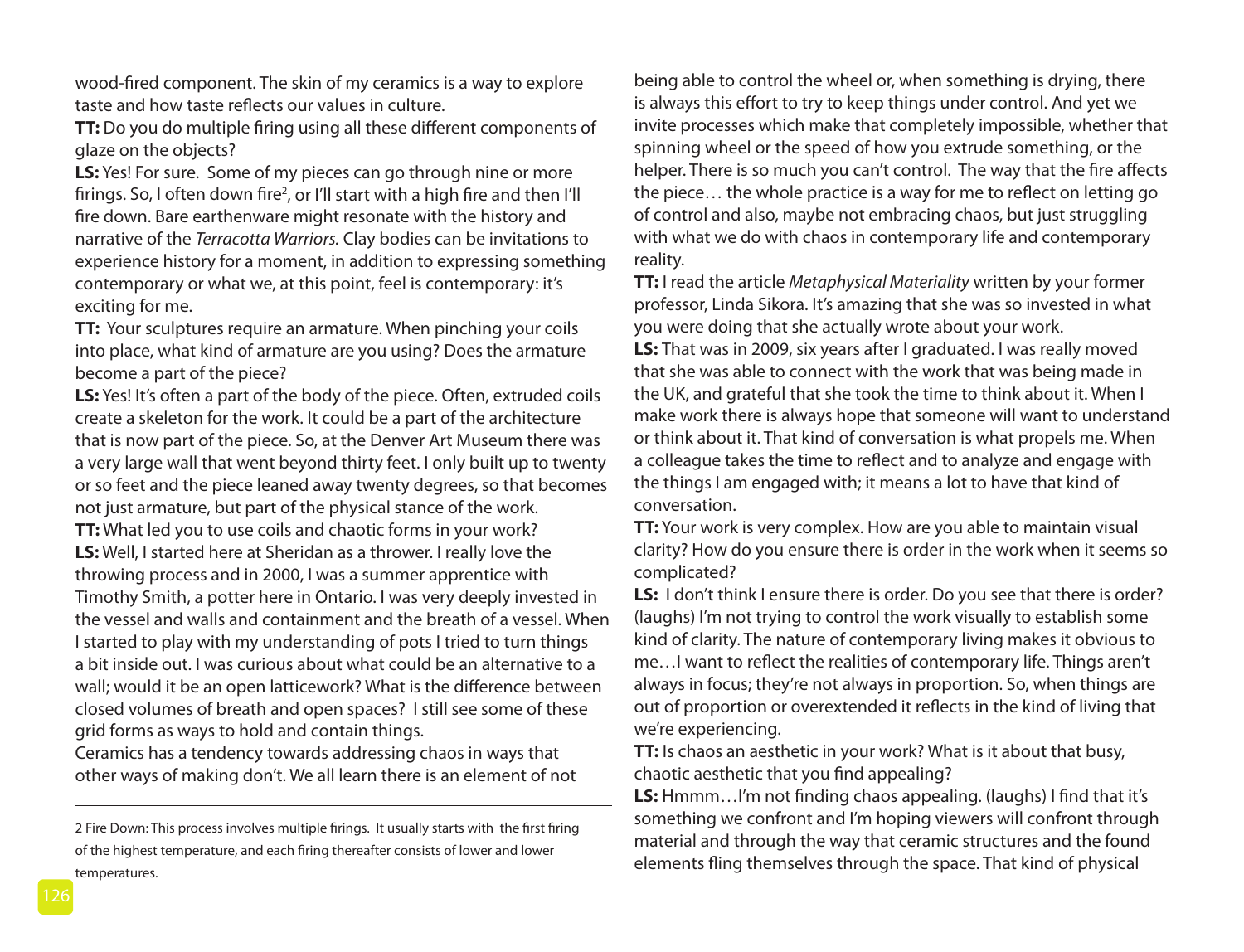**Roaming Tales in Surrey,** 2007 Detail, Wooden scaffolding, clothesdryer drum, plastic garden fencing, looping sound and video through center of drum.

![](_page_8_Picture_1.jpeg)

encounter is something that I want to invite. If parts of the work are chaotic then they are clustering and contracting in ways that set up another space in the installation to offer an explosion of material and meaning.

**TT:** Why is there a fascination with installation? It seems like fewer people are making traditional sculpture and are more focused on installation art. What are your thoughts on this?

**LS:** Installation might be what we've been calling it for fifty years, but ceramicists have always been engaged in the environment and in interactivity and in relational modes of being. Ceramics have been *Terracotta Warriors* – clay armies buried in the ground. Is that an installation? Or is that environmental work? Ceramics has always been an active part of something else: dishes in a kitchen move and invite use and play and contemplation, burial pots across so many cultures offer portals to the afterlife… Ceramics has always traditionally and historically been alive in these ways. But also, in the '60's, people were doing land art, so I'm not sure if installation is becoming hot now, or not.

**TT:** Would you rather create installations or are you content creating object-based works?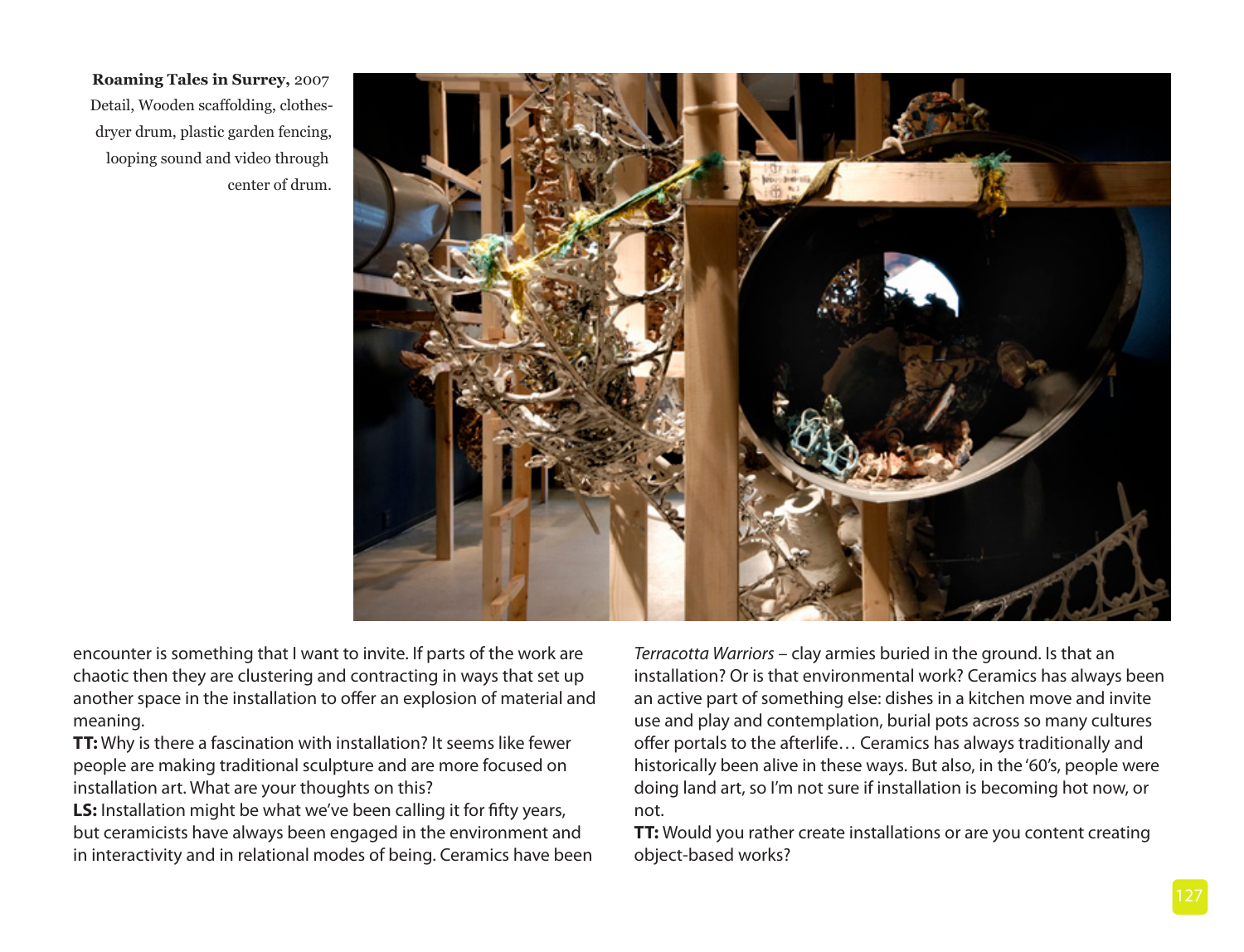**LS:** I don't have a preference. I'm interested in how material and space might be transformative and provocative, and if that's in a thing I can hold in my hand, or crawl through or put in my mouth, then that's a valid mode of inquiry. As a contemporary artist I feel fortunate to have all of these possibilities open to me.

**TT:** How do you decide a piece would work better as a sculpture or as part of an installation?

**LS:** It's an interesting question because it asks why I start making a piece. There are many different reasons why I would grab material and start forming it. The question can be what shape might an idea take, or how big or small, or how light or soft, or how thin or thick might this idea be? How might it lean or hover? How might it behave? How might this idea, or motion, or the sense of something, or this intuition about something behave in space?

**TT:** So, you create work and then decide if this is going to be part of an installation? Is that something you think about beforehand? **LS:** (laughs) I don't think I'm usually thinking about what to call it beforehand. It usually starts with clay that's available, or clay that I find or am drawn to at the moment. More recently I've been starting with what might the skin be like. As artists we have to keep asking ourselves questions. I have to keep asking myself, how do I stay alert? What keeps me surprised and infuriated, and noticing the things that get under my skin, and what's worth making work about? Looking at a thing and experiencing it with awareness: am I close to this thing, am I distant from this thing, how far back am I? How do I change the thing, or does this thing change me? How does it transform an experience, or the way that I move my body? **TT:** In your installation, *Roaming Tales*, visitors had to bend their bodies through the space to experience the installation and the video components. Was the manipulation of their bodies something that you found interesting?

**LS:** I wanted to experience what it felt like to be viewing ceramics from below and from above and to share that with other bodies in the space. That piece was at the Surrey Art Gallery. The stories that were being told through the videos were stories of young people who were dealing with really difficult situations in the areas they lived, and

that was overlaid and overlapped and layered with objects that they made with me. Having the moving images and the stories being told by these people brought a range of diverse voices into the work that resonated with the different textures and positioning of objects in the space. I wanted to invite the viewers to play, to experience something different with their bodies through this physical, gestural, textural and audible storytelling. Not all the storytelling was through language; some of it was through sound. There was sound of participants breaking ceramics in the space and arguing about what they should do next in their collaboration with each other, or relaying personal stories of difficult things that they've experienced. That tension and difficulty was knotted up in forms as well as in the ways that the stories overlapped with each other. That sound takes up more space than some of the objects that are more ephemeral and more transitory than the presence and textures of the video – the moving images. **TT:** It seems like ceramic artists are more interdisciplinary now than before. You seem to do this as well within your work. Why is that important?

**LS:** When I'm in the frame of mind of making, in the act of making, I don't really have these words [interdisciplinary] in mind. I see what's around me. I see what's available. It's a very basic human way of using the resources around. A lot of it comes from picking through secondhand stores and making use of scarce resources, dumpster diving. There is still this curiosity about what people throw away, how objects inflect the lives that they previously had. To survive as humans we need a diversity of all kinds of problem solving. I'm interested in unfamiliar ways of coming up with solutions for contemporary problems.

**TT:** You said in your artist statement that nothing is trash; pretty much everything can be re-used. So, using these objects found by dumpster diving: do you know where these objects are going to go within the piece, or is it intuitive?

**LS:** It's very intuitive. It's a feeling, a response to that object, an excitement about this phrase or chapter from someone else's story that I can roll into mine. It's very much about collecting stories.